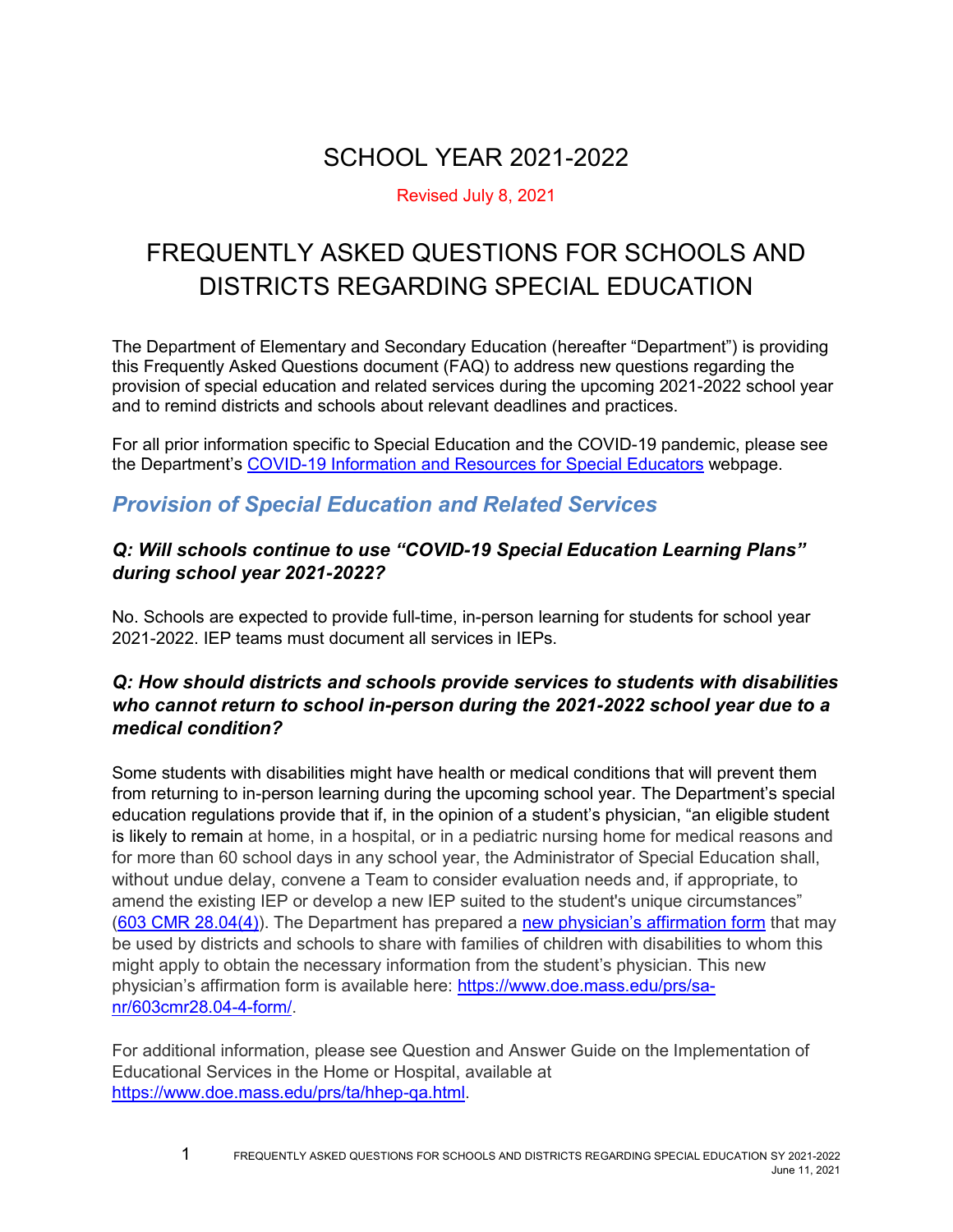#### *Q: How should districts or schools provide services to students with disabilities who cannot return to school in-person due to a medical condition and must remain at home or in a hospital for a period of more than fourteen days but less than sixty days during the 2021-2022 school year?*

The Department's regulations provide that, upon receipt of a physician's written order verifying that any student enrolled in a public school or placed by the public school in a private setting must remain at home or in a hospital on a day or overnight basis, or any combination of both, for medical reasons and for a period of not less than fourteen school days in any school year, the principal shall arrange for provision of educational services in the home or hospital. The principal shall coordinate such services with the Administrator of Special Education for eligible students [\(603 CMR 28.03\(3\)\(c\)\)](https://www.doe.mass.edu/lawsregs/603cmr28.html?section=03). The Department's "[Physician Affirmation of Need for](https://www.doe.mass.edu/prs/sa-nr/603cmr28.03-3c-form/)  [Temporary Home or Hospital Education for Medically Necessary Reasons](https://www.doe.mass.edu/prs/sa-nr/603cmr28.03-3c-form/)" form may be used by districts and schools to share with families to obtain the necessary information from the student's physician. This physician affirmation of need for temporary home or hospital education for medically necessary reasons form is available here: [https://www.doe.mass.edu/prs/sa](https://www.doe.mass.edu/prs/sa-nr/603cmr28.03-3c-form/)[nr/603cmr28.03-3c-form/.](https://www.doe.mass.edu/prs/sa-nr/603cmr28.03-3c-form/)

For additional information about this regulation and providing these services, please see Question and Answer Guide on the Implementation of Educational Services in the Home or Hospital, available at [https://www.doe.mass.edu/prs/ta/hhep-qa.html.](https://www.doe.mass.edu/prs/ta/hhep-qa.html)

#### *Q: Can districts continue to hold virtual IEPs meetings?*

Yes. As students return to full-time, in-person learning, it is more important than ever to build strong relationships with families and continue meaningful family engagement initiatives that may facilitate family participation.

The Individuals with Disabilities Education Act (IDEA) contemplates that IEP meetings may be held via telephone and/or video conference. Districts can continue to hold IEP Team meetings using these alternatives means of meeting participation if the parent or guardian agrees to participate using these alternative means.

The school or district should contact the parent or guardian to ask if the parent or guardian agrees to participate in a Team meeting virtually or telephonically. If the parent agrees, the school or district should issue the Team Meeting Invitation [\(N3\)](https://www.doe.mass.edu/sped/iep/forms/english/n3.pdf) and Attendance Sheet [\(N3A\)](https://www.doe.mass.edu/sped/iep/forms/english/n3a.pdf) by mail, email, or other electronic means (i.e., the parent's preferred method of communication) with the telephone or virtual platform's dial-in information and proceed to plan to conduct the annual review Team meeting remotely. The school or district must provide interpreters for limited English proficient parents or guardians for these IEP Team meetings and translate documents that will be discussed, as appropriate. The attendance sheet should reflect that participation was virtual.

In circumstances where the meeting will occur in-person, but a specific team member will attend virtually or telephonically, the IEP Team chair should notify the parent or guardian prior to the meeting that the specific team member will be attending virtually or telephonically.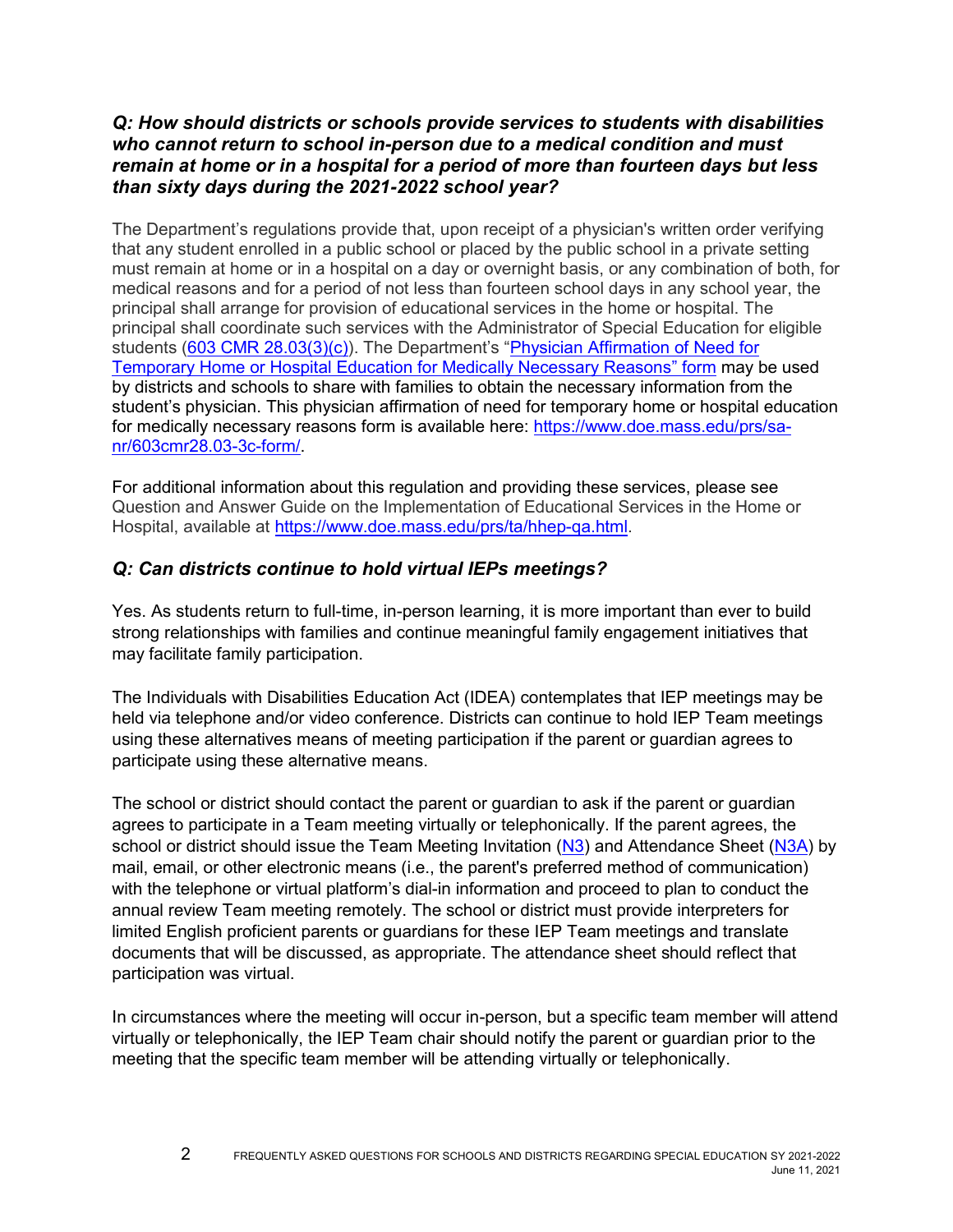#### *Q: What if one of the required IEP Team members is unable to attend the IEP Team meeting?*

If [required members of the IEP Team](https://sites.ed.gov/idea/regs/b/d/300.321) are unable to attend, IDEA regulations provide that Team members can be excused with agreement from the family, if:

- 1. The district and the family agree, in writing, that the attendance of the Team member is not necessary because the member's area of the curriculum or related services is not being modified or discussed; or
- 2. The district and the family agree, in writing, to excuse a required Team member's participation and the excused member provides written input into the development of the IEP to the family and the IEP Team prior to the meeting.

### *Q: Can an electronic or digital signature be accepted to indicate parental consent for an initial evaluation, reevaluation, or the provision of special education and related services?*

Yes, electronic or digital signatures may be accepted as long as the school district ensures that there are appropriate safeguards in place to protect the integrity of the process. An electronic or digital signature can be used as long as the parent has been fully informed and the parent has received written notice of the activity for which the consent is being requested. Additionally, written notice must be in the parent's primary language and in language that is understandable to the general public. The parent must agree in writing to the activity and the signature must authenticate a particular person as the source of the consent. For further explanation, see Q.1 of the United States Department of Education, Q&A on IDEA Part B, Procedural Safeguards (June 30, 2020) available at [https://www2.ed.gov/policy/speced/guid/idea/memosdcltrs/qa](https://www2.ed.gov/policy/speced/guid/idea/memosdcltrs/qa-procedural-safeguards-idea-part-b-06-30-2020.pdf)[procedural-safeguards-idea-part-b-06-30-2020.pdf.](https://www2.ed.gov/policy/speced/guid/idea/memosdcltrs/qa-procedural-safeguards-idea-part-b-06-30-2020.pdf)

# *IEP Meetings, Timelines, and Other Related Topics*

### *Q: Are evaluation timelines still in effect if a student or staff are required to quarantine?*

Yes, evaluation timelines remain in effect. Schools and districts are encouraged to communicate openly with families if they foresee a need to extend those timelines. Parents may agree, in writing, to extend evaluation timelines. A copy of this written agreement must be maintained in the student's special education file.

## *State and Federal Monitoring and Assistance*

#### *Q: Are Tiered Focused Monitoring Reviews being conducted for the 2021-2022 school year?*

Yes, Tiered Focused Monitoring Reviews will be conducted during the 2021-2022 school year. The Public School Tiered Focused Monitoring Reviews focusing on special education, civil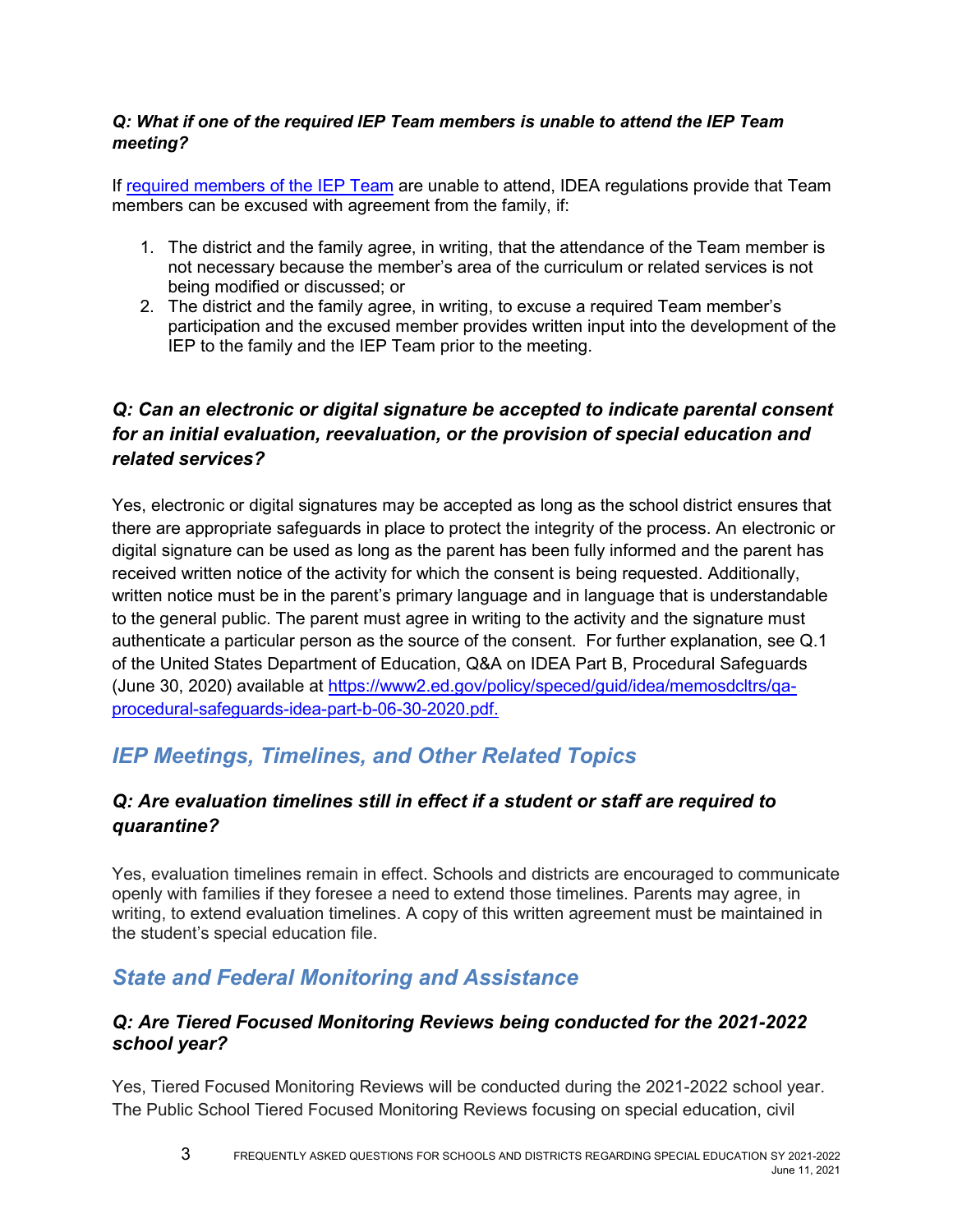rights, and English learner education will begin in November 2021. Please contact Liza Ahern at 781-338-3729 or Elizabeth.Y. Ahern@mass.gov with questions relating to the special education and civil rights Tiered Focused Monitoring Reviews. Please contact Sibel Hughes at [Sibel.Hughes@mass.gov](mailto:Sibel.Hughes@mass.gov) or 781-338-3569 with questions relating to the English learner education Tiered Focused Monitoring Reviews.

#### *Q: Will data submission timelines be enforced for State Performance Plan/Annual Performance Report indicators?*

#### **Indicator 7**

See section on Early Childhood Special Education Services section for more information.

#### **Indicator 14**

Indicator 14 data will be **due by September 30, 2021**. Schools and districts in [Cohort 4](http://www.doe.mass.edu/sped/spp/datacollection.html?section=list) will use an online survey available in six languages to learn about the further education and employment outcomes of their former students with IEPs. In June 2021, the Department will email all Cohort 4 special education administrators with detailed instructions for this year's Indicator 14 data collection. For additional information, please contact Amanda Green at 781-338-3368 or [Amanda.C.Green@mass.gov.](mailto:Amanda.C.Green@mass.gov)

## *Compensatory Services*

#### *Q: What are the factors that might lead to consideration of compensatory services for students as a result of unforeseen circumstances or inability to fully implement an IEP during the 2020-21 school year? (Revised Answer)*

USED and DESE have stated that all students were entitled to receive FAPE during the 2020- 2021 school year regardless of the instructional model used (remote, hybrid, or modified inperson). DESE's [COVID-19 Compensatory Services Guidance](https://www.doe.mass.edu/sped/advisories/2021-1-covid-compservices.docx) was intended to address any disruption or delay in instruction or service delivery during the spring and summer of 2020. However, if a student's IEP was not fully implemented or if other extenuating circumstances arose during the 2020-2021 school year that impacted the student's ability to access FAPE, the Team should seek to address any need for compensatory services as necessary and appropriate. In particular, IEP Teams should discuss the individual need for compensatory services for the following groups of students who are potentially more likely to need those services:

- Students with disabilities in districts that were fully remote for three or more months during the 2020-21 school year;
- All students with disabilities who were chronically absent during the 2020-21 school year; and
- All students with disabilities who had significant difficulty accessing remote learning offered by the school district due to the nature or severity of the child's disability, technology barriers, language access barriers, or barriers resulting from the pandemic.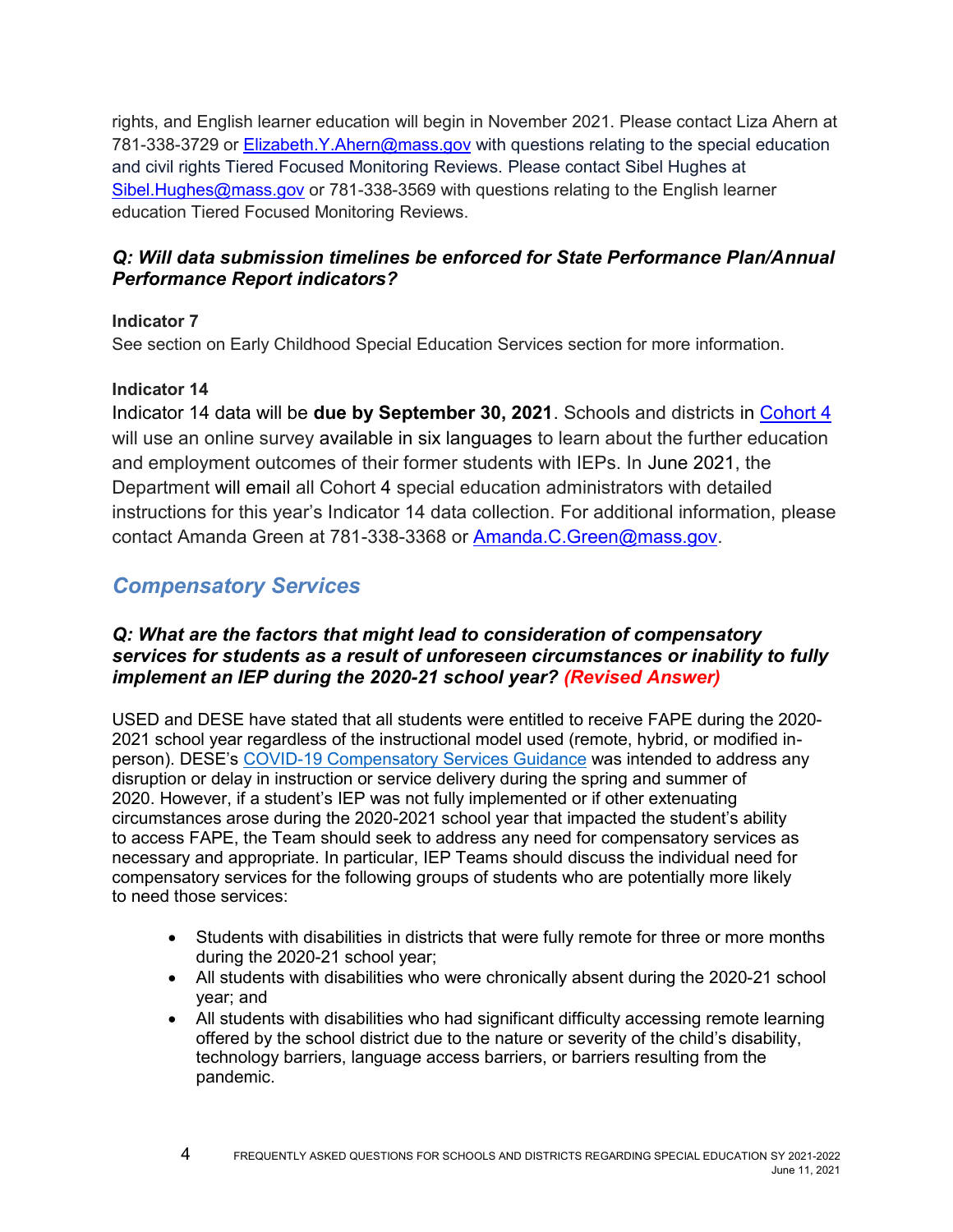A discussion about compensatory services related to issues stemming from the 2020-2021 school year can occur during the annual Team meeting, during a meeting that has been scheduled to discuss COVID-19 Compensatory Services stemming from the 2019-2020 school year or during any other Team meeting. In the event that the IEP Team has not yet convened to address a student's individual need for compensatory services consistent with DESE's guidance, the district should convene the IEP Team meeting as soon as possible during the 2021-2022 school year to make individualized determinations of need. Parents and guardians also have the procedural rights to request an IEP Team meeting, pursue a due process hearing at the Bureau of Special Education Appeals or file a complaint with the Department's Problem Resolution System Office.

#### *Q: Will compensatory services provided to students after the age of 22 be reimbursable under Circuit Breaker?*

Because state law reserves Circuit Breaker funds for "eligible" students and students' eligibility is not extended past their 22nd birthday, these funds may not be used for COVID-19 Compensatory services.

# *Early Childhood Special Education (ECSE)*

#### *Q: Is there any specific guidance for submission of Child Outcome Summary (COS)/Indicator 7 data?*

Data collection schedules and school or district cohort assignments are unchanged for Indicator 7/Early Childhood COS. Data for the COS will continue to be collected using the [data collection](https://www.doe.mass.edu/sped/spp/datacollection.html?section=schedule)  [schedule](https://www.doe.mass.edu/sped/spp/datacollection.html?section=schedule) and [cohort assignments.](https://www.doe.mass.edu/sped/spp/datacollection.html?section=list) Schools and districts responsible for submitting COS data received a letter in the spring of 2021 with information regarding data collection, timelines, and resources.

ECSE programs should continue to report on each child's outcomes for the COS. Meetings with team members to discuss progress and outcomes should be included in the planning process.

Additional resources for ECSE:

- [ECSE Strategic Areas](https://www.doe.mass.edu/sped/ecse/StrategicAreas.html)
- Families of young children with disabilities

If you have questions about the submission, please contact Juin Liu at [Yi-Juin.Liu@mass.gov.](mailto:Yi-Juin.Liu@mass.gov)

#### *Q. How can school districts apply for a compliance waiver for preschool inclusionary ratios?*

Due to the return to full-time, in-person learning, districts will no longer be able to apply for a compliance waiver for preschool inclusionary ratios. Districts will be expected to follow the required preschool inclusionary ratios, as outlined in  $603$  CMR  $28.06(7)(e)(2)$ , in preschool inclusionary programs for children with disabilities, aged 3-5. Public preschool inclusionary class size shall not exceed 20 students with one teacher and one aide, and no more than 5 students